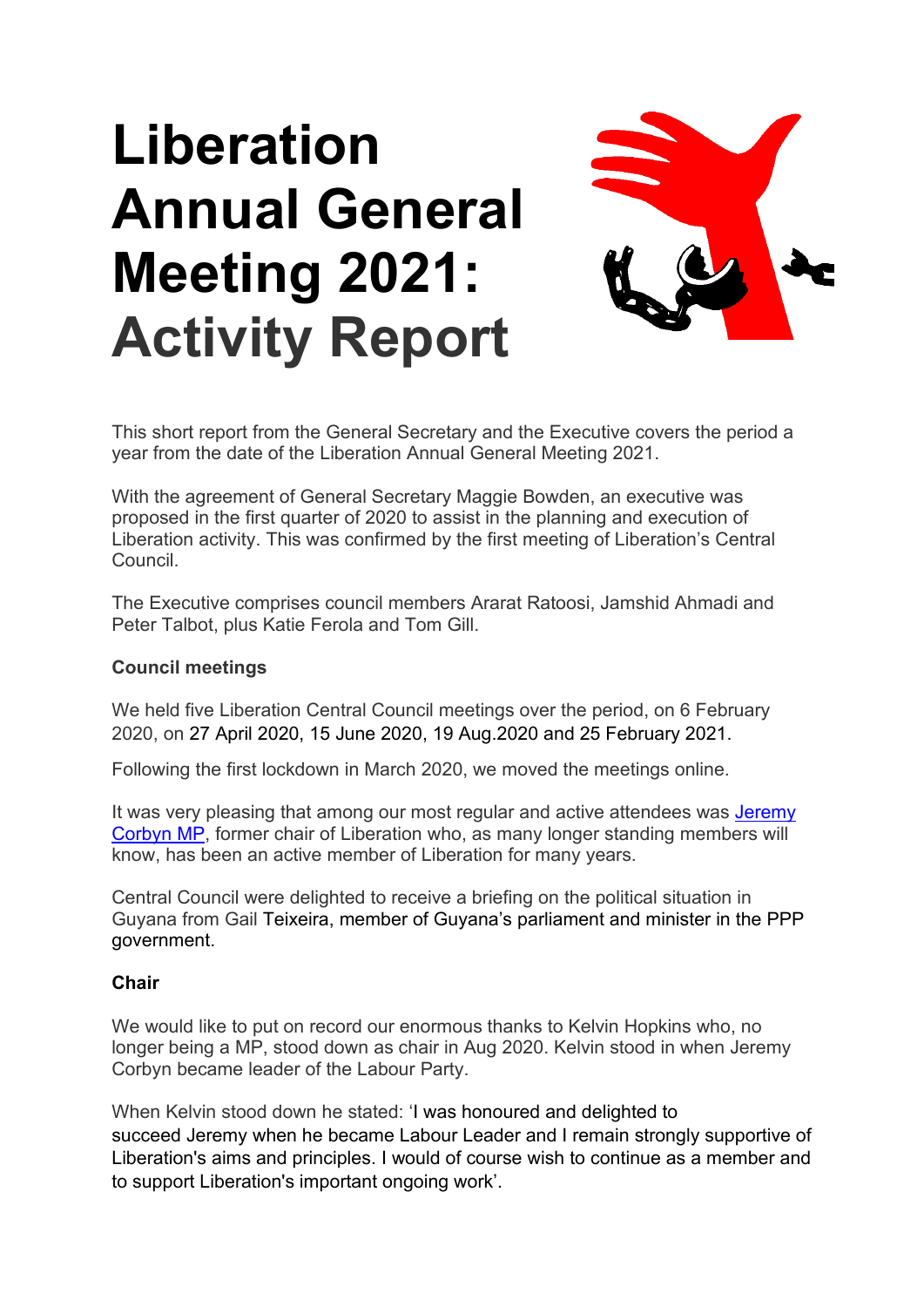Additionally, due to missed AGMs and Jeremy not being present at some AGMs while being leader of the Labour Party, Liberation would in this report also like to pay tribute to Jeremy for all his incredibly hard work as chair over many years.

We will be formally celebrating by way of a physical event, probably in 2022, at which we will give formal thanks to Jeremy and Kelvin – as well as mark Maggie's 90<sup>th</sup> birthday and Liberation's 70<sup>th</sup> anniversary and pay special tribute to Stan Newens and Graham Stevenson.

We have been undertaking a search for a new chair among UK parliamentarians but to this date, the post remains unfilled.

#### **Communications**

Liberation revamped our social media activity on [Facebook](https://www.facebook.com/liberationorg) and [Twitter](https://twitter.com/LiberationorgUK) and launched an [Instagram](https://www.instagram.com/liberationorguk/) account. We also started a Liberation [YouTube](https://www.youtube.com/channel/UCOqNtlt_rqOI7c0Gtmw2yvw) account.

We also launched a monthly e-newsletter using a GDPR compliant email marketing platform, Mailchimp. Users sign up via an online form [http://eepurl.com/gXnS\\_D](http://eepurl.com/gXnS_D)

We updated the website, removing out of date content, updating info on our aims and objectives, and generally making it more accessible. We have been keeping it regularly updated, with information on our activities and articles.

We made use of video to extend our campaigning messages, recording and sharing on our website and social media accounts a number of video clips of speeches made at our events and council meetings.

We halted production of Liberation journal temporarily in response to the first lockdown, and then in the last quarter took a decision to communicate more effectively with the labour and left movements and extend our reach more generally with a distribution arrangement with the Morning Star newspaper. A newly designed [12-page quarterly journal,](https://liberationorg.co.uk/journal-2/) with analysis, comment and updates on struggles around the world, was included as part of the Saturday edition of the newspaper in November, meaning it was seen by many thousands of people across the UK and beyond. It was included both in the print edition and e-edition of the newspaper. The next issue is being published on February 27.

## **Events**

We held four public meetings via the zoom online platform – on Covid-19 and Internationalism, Trump Deal of Century and the annexation of Palestine, Black Lives Matter and the war on Yemen. Attendances were significantly above previously organised events by Liberation. Guest speakers included

- Jeremy Corbyn, MP for Islington North
- Zarah Sultana, MP for Coventry South
- Sevim Dagdelen MP, defence and foreign affairs spokesperson for Germany's Die Linke (Left party)
- Roger McKenzie, assistant general secretary of Unison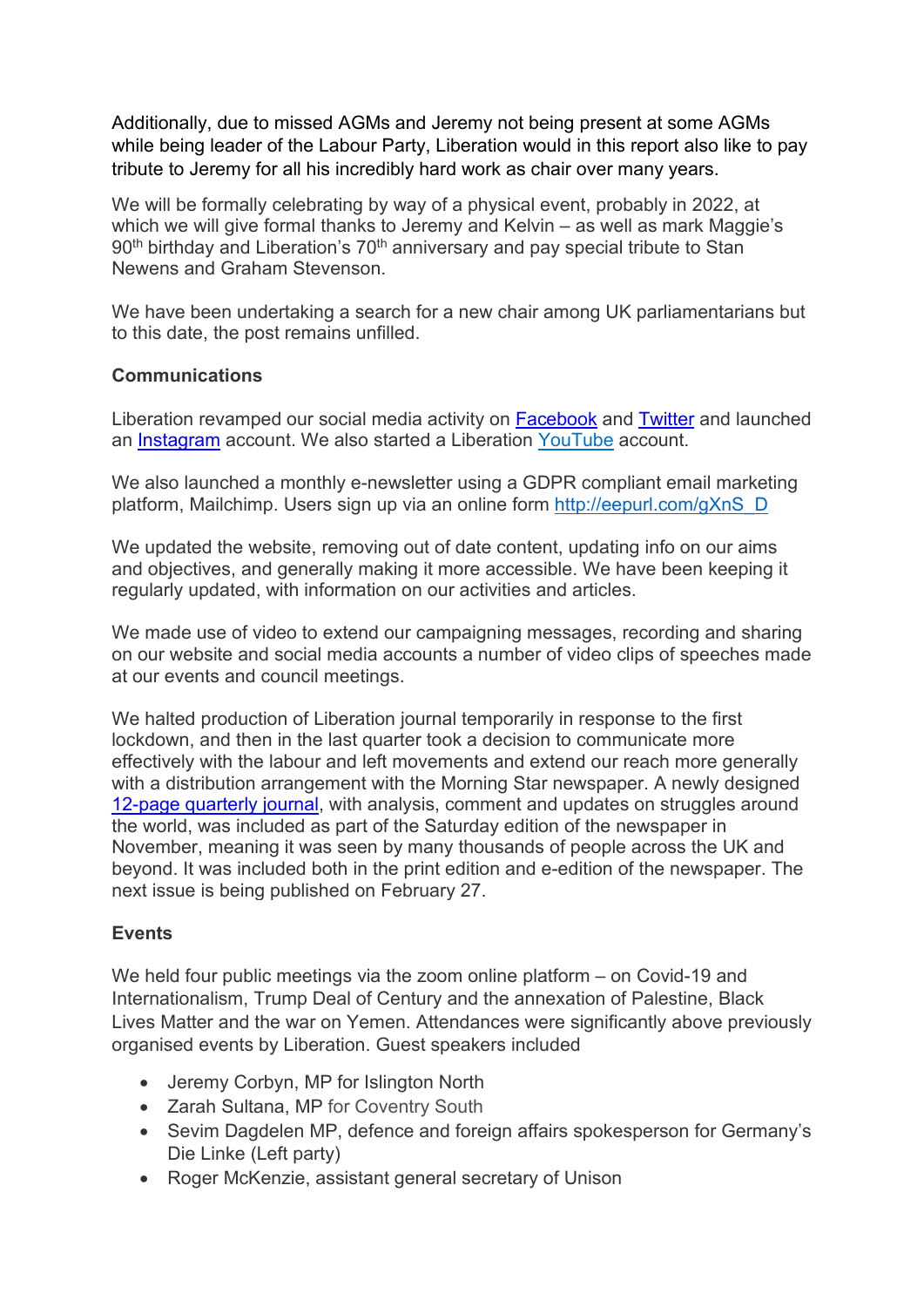- Andrew Murray, Unite chief of staff and senior member of Stop the War
- Gawain Little, executive member of the NEU and chair of the NEU's international committee
- Iraklis Tsavdaridis, Executive Secretary of World Peace Council,
- Dr Aqel Taqaz, Palestinian Committee for Peace and Solidarity
- Dr Ofer Cassif, Member of the Knesset (Israeli Parliament) for the Joint List and HADASH, lecturer at the Hebrew University of Jerusalem
- Kirsten Bayes, Campaign Against Arms Trade
- Louise Regan, Palestine Solidarity Campaign, NEU National Officer

## **Political work and campaigns**

We produced a parliamentary briefing on the issue of human and trade union rights and peaceful UK relations with Iran, in conjunction with Codir, an affiliate of Liberation, ahead of a Westminster Hall debate.

We supported international efforts to win freedom for former Brazilian President Lula: Liberation General Secretary Maggie Bowden signed a joint statement to seek his release and collected signatures from senior figures in the UK trade union movement, including Len McCluskey, general secretary of Unite, Mick Whelan, General Secretary of ASLEF, Kevin Courtney, Joint General Secretary of NEU, Roger McKenzie, Assistant General Secretary, Unison. Grahame Morris MP also signed.

We also added Liberation's name to the nomination to Cuban medics for the Nobel Peace Prize this year.

Our political work has been informed by two excellent pieces of political research undertaken by volunteer Ayesha Baloch: mapping the UK parliament for MPs with activities and interests that coincide with Liberation's and an analysis of the Labour Party Manifesto of 2019.

## **Office and administration**

The migration of the Liberation office to a fully online operation was challenging but some of the essential aspects, including in and outbound post and other communications, record keeping and billing, were completed swiftly.

The Executive also commenced an overdue updating of policies and procedures, including those relating to GDPR and volunteers.

## **General Secretary's 90th Birthday**

Liberation joined with Maggie Bowden to celebrate her 90<sup>th</sup> Birthday on 2 September 2020, and expressed its thanks - including with adverts in the Morning Star newspaper – for her massive contribution in keeping Liberation alive and kicking for so many years.

## **Acknowledgements**

We would like to put on record our thanks to the following people: